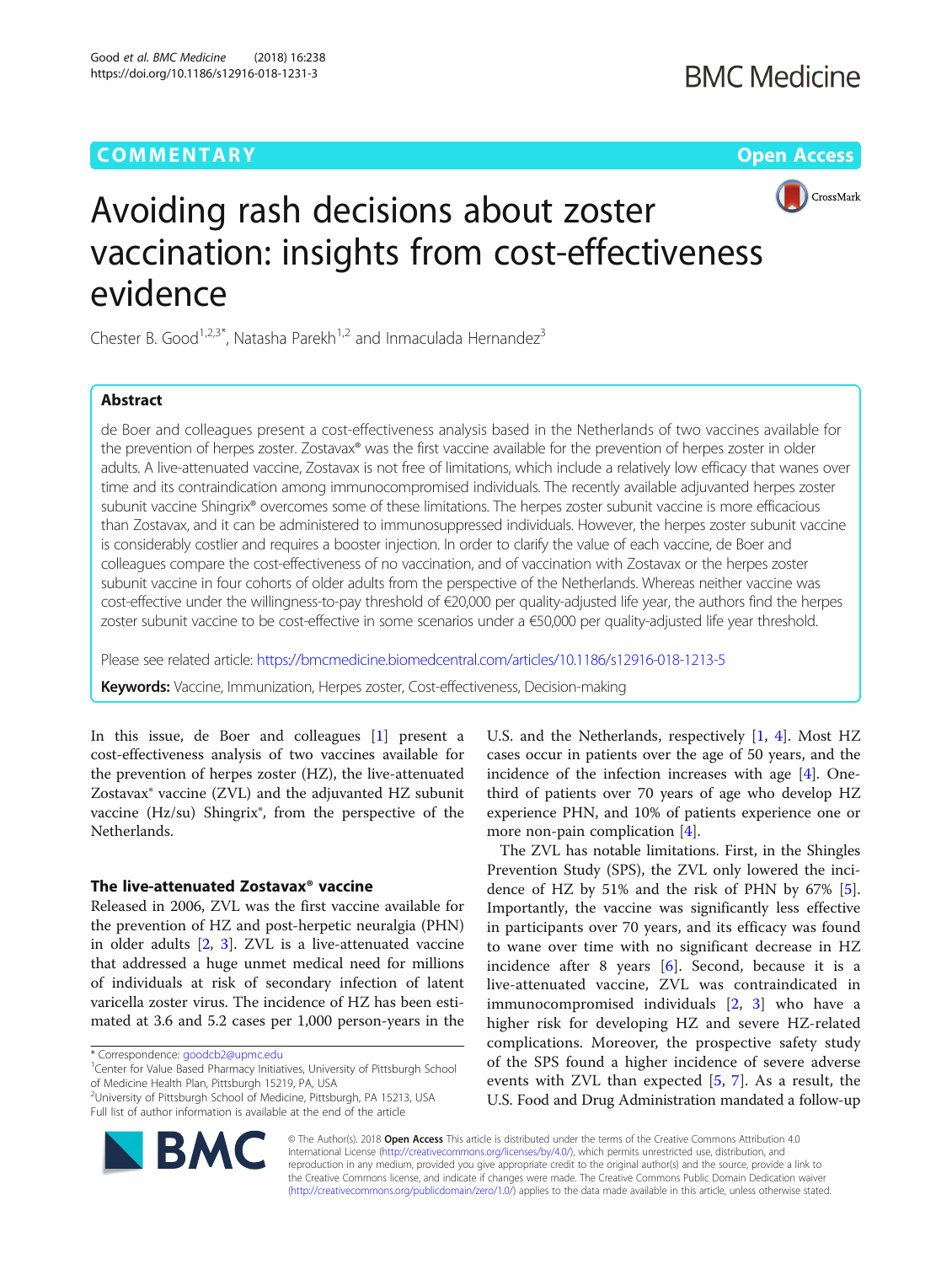study to assess the safety of ZVL [\[8](#page-2-0)], which found that ZVL was not associated with an increased risk of serious adverse events [\[9\]](#page-2-0).

# The adjuvanted Shingrix® vaccine

Given the concerns regarding the ZVL, uptake was lower than expected. After 7 years on the market in the U.S., coverage with the ZVL in patients over 60 years was estimated at 19.5% [[10\]](#page-2-0). In this context, the approval of a newer zoster vaccine in 2017 was welcomed. Shingrix is an adjuvanted HZ subunit vaccine (HZ/su) that overcomes many of the limitations of the ZVL. First, the HZ/su has significantly greater efficacy than the ZVL [\[11\]](#page-2-0). In particular, among patients over 70 years the efficacy of the HZ/su has been estimated at 91% compared to 38% for the ZVL [[5](#page-2-0), [12\]](#page-2-0). Second, the HZ/su is not contraindicated in patients with immunocompromised states. Finally, the HZ/su is indicated in patients over the age of 50 (as opposed to 60 years for the ZVL).

While the HZ/su has significant advantages over the ZVL, it has three main limitations. Compared with placebo, those that received the HZ/su in clinical trials experienced a higher risk of adverse events, including grade 3 systemic reactions [[11\]](#page-2-0). These side effects are particularly concerning because they may discourage patients from obtaining the required booster injection within 2–6 months of the original vaccination. Of note, prior studies of vaccines that require a second shot indicate that adults frequently do not get the entire series. For example, only 43.6% and 61.1% of patients over 65 years receive the second hepatitis A and B immunizations, respectively, within 1 year of receiving the initial shots [[13\]](#page-2-0). The ZVL does not require a second injection; however, re-vaccination at 10 years has been studied to overcome its lack of efficacy over time [[14](#page-2-0)]. Additionally, it remains unknown whether the effectiveness of the HZ/su will decline as rapidly as does that of the ZVL, although it is expected that the immune response to the HZ/su will be better maintained owing to its superior initial antibody response. Finally, the HZ/su is costlier than the ZVL.

# Cost-effectiveness of Zostavax® and Shingrix®

Given the higher effectiveness of the HZ/su, but the lower price, greater tolerability, and lack of need for a booster injection with the ZVL, a comprehensive comparison of downstream patient outcomes and the costs associated with each vaccine was necessary to inform payers, providers, and patients on choosing between these alternatives. Within this context, de Boer and colleagues [\[1\]](#page-2-0) present an elegant cost-effectiveness analysis of the HZ/su, the ZVL with or without a 10-year booster, and no vaccination, in four cohorts of 50, 60, 70, and 80 years of age, from the perspective of the Netherlands. Specifically, they express their findings as the maximum cost under which the ZVL or HZ/su would be cost-effective compared to no vaccination under willingness-to-pay thresholds of €20,000 per quality-adjusted life year (QALY) and  $\epsilon$ 50,000 per QALY. Input estimates for the incidence of HZ and PHN and associated costs were obtained from Dutch national registries, and health disutilities were extracted from a Dutch prospective study. The authors performed several sensitivity analyses to evaluate the robustness of their results for variations in assumptions and in input parameters.

As expected, the authors found that the HZ/su prevents significantly more cases of HZ than the ZVL, resulting in a higher number of QALYs. For the HZ/su, the number needed to vaccinate to avoid one case of HZ was less than 11 for all age cohorts, whereas for the ZVL it was 22.8, 34.9, and 117.0 for patients of 60, 70, and 80 years of age, respectively. Vaccination with the HZ/su was most costeffective in the 70-year-old cohort, and the cost-effectiveness of the ZVL was highest for the 60-year-old cohort. Specifically, for the 60-year-old cohort, the HZ/su would be cost-effective compared to no vaccination for costs below  $€104$  (per series), and the ZVL would be cost-effective if priced at  $€51.40$  or below. For the 70-year-old cohort, the HZ/su would be cost-effective compared to no vaccination for costs below €109, and the ZVL would be cost-effective if priced at €27.50 or below. Given the current prices of both vaccines in the Netherlands, neither vaccine was cost-effective in any patient population under the  $€20,000$  per QALY willingness-to-pay threshold. However, many countries or healthcare systems use a higher willingnessto-pay threshold. Under the €50,000 per QALY threshold, the HZ/su vaccine would be cost-effective in some scenarios.

There are several important assumptions in their analysis. First, the base case analysis assumes 100% compliance with both doses of the HZ/su, which is unlikely in real-world clinical practice. To relax this assumption, the authors performed sensitivity analyses in which compliance for the second dose was 90%, 70%, and 50%. Under the 50% compliance scenario, the HZ/su is cost-effective compared to no vaccination in the 70-year-old cohort if priced around  $\epsilon$ 30 less than in the base case scenario. This suggests that the impact of missing the second dose on the cost-effectiveness of the vaccine is considerable, which should support efforts by health systems to improve compliance with the booster injection. Second, because the waning effectiveness rate of the HZ/su is unknown, the authors assumed a 4.1% per year decline over a time horizon of 15 years in patients 70 years or older. Using lower waning rates significantly improved the cost-effectiveness of the vaccine.